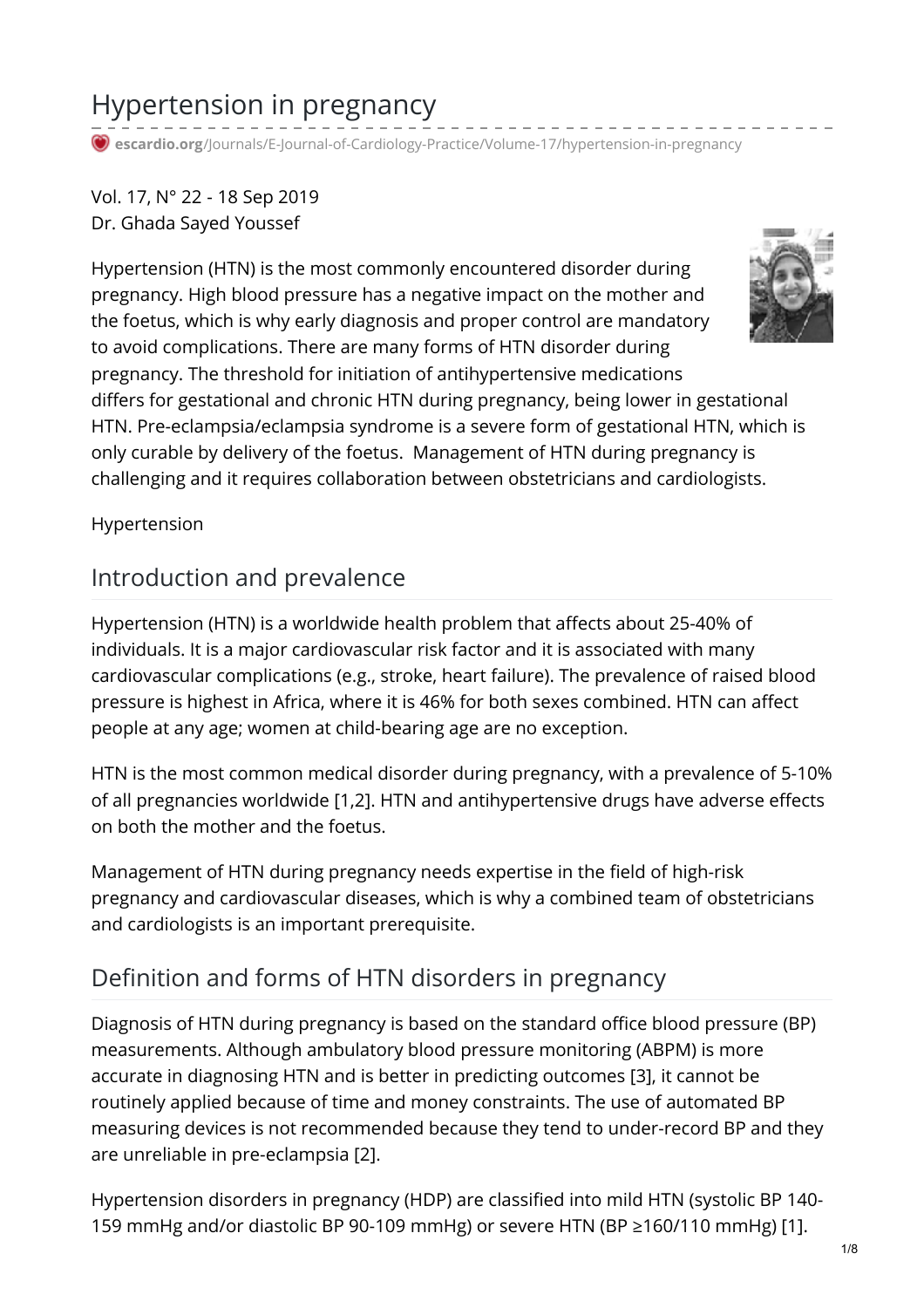The nomenclature of the different forms of HDP depends on the timing of the first diagnosis of HTN and the persistence of high BP after delivery. The following forms are described in the recent European guidelines [1]:

#### **Pre-existing hypertension**

HTN diagnosis before pregnancy, early in pregnancy (before 20 weeks of gestation), or HTN continues after six weeks post-partum.

#### **Gestational hypertension**

HTN first diagnosis during pregnancy, after 20 weeks of gestation; it usually resolves within six weeks post-partum. Gestational HTN is considered a form of secondary HTN [1].

- **Pre-existing hypertension plus superimposed gestational hypertension with proteinuria**
- **Pre-eclampsia (vide infra)**
- **Antenatally unclassifiable hypertension**

This term is used when HTN is first diagnosed after 20 weeks of gestation and it is unclear if hypertension was pre-existing. Reassessment six weeks post-partum will help distinguish pre-existing from gestational hypertension.

# Complications

In addition to the well-known risks of HTN, maternal risks include placental abruption and disseminated intravascular coagulation.

The foetus is at high risk of intrauterine growth retardation (25% of cases of preeclampsia), prematurity (27% of cases of pre-eclampsia), and intrauterine death (4% of cases of pre-eclampsia) [2].

The long-term risks of HDP and pre-eclampsia include a fourfold higher risk of chronic HTN and a twofold higher risk of stroke and ischaemic heart diseases [4].

Women who develop severe hypertension have higher rates of adverse maternal (preeclampsia, HELLP syndrome [haemolysis, elevated liver enzymes, and a low platelet count], and maternal length of hospital stay ≥10 days) and perinatal outcomes (perinatal death, high-level neonatal care for >48 hrs, birth weight <10th percentile, pre-eclampsia, and pre-term delivery) [5].

# Investigations

Basic laboratory workup includes haemoglobin and haematocrit, urinalysis, liver enzymes, serum creatinine, and serum uric acid [1]. Hyperuricaemia in HDP is considered a marker of adverse maternal and foetal outcomes [6]. Proteinuria defines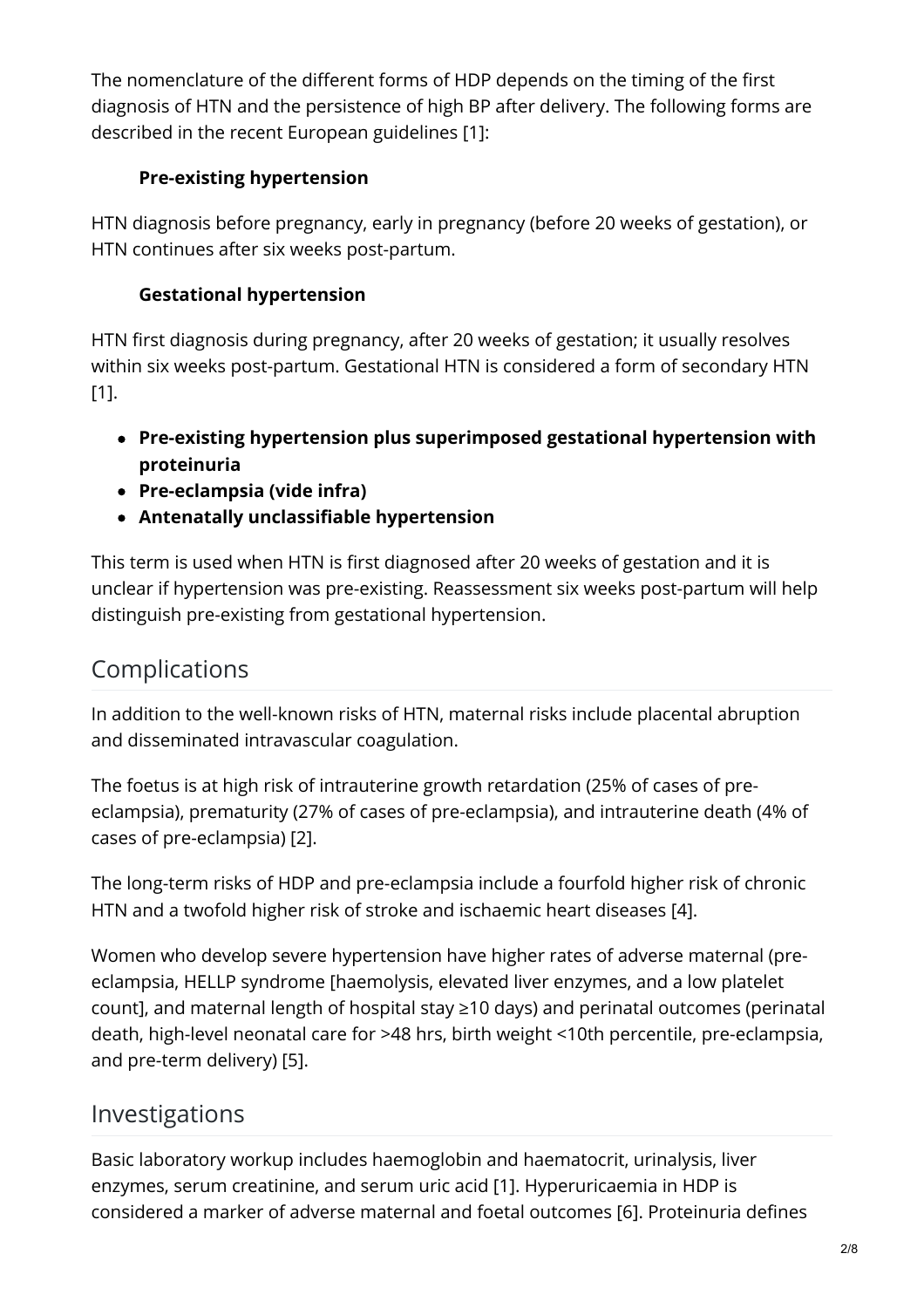renal affection. A dipstick test of >1+ warrants further investigations such as an albumincreatinine ratio (ACR), that can be measured by a single spot urine sample. An ACR cutoff level of 30 mg/mmol can be used to identify proteinuria. Specific tests should be carried out whenever secondary HTN is suspected.

Doppler ultrasound of the uterine arteries (performed after 20 weeks of gestation) can detect those at a higher risk of gestational hypertension, pre-eclampsia, and intrauterine growth retardation [7].

# Pre-eclampsia/eclampsia syndrome

# Definition

Gestational hypertension with significant proteinuria (>0.3 g/24 hrs or ≥30 mg/mmol ACR). As proteinuria may be a late manifestation of pre-eclampsia, it should be suspected when de novo HTN is associated with symptoms (e.g., headache, visual disturbances, abdominal pain, or abnormal laboratory tests). Eclampsia is a severe form of pre-eclampsia associated with generalised tonic-clonic seizures [2]. In a few cases, preeclampsia may develop in the early post-partum period.

### Risk factors

Women at increased risk of developing pre-eclampsia are primigravida, those with multiple pregnancy, morbid obesity (body mass index [BMI] >35 kg/m<sup>2</sup>), diabetes mellitus, renal disease or autoimmune diseases (i.e., systemic lupus erythematosus, antiphospholipid syndrome). Chronic pre-existing hypertension, a history of preeclampsia in a previous pregnancy or familial history of pre-eclampsia are also considered risk factors for developing pre-eclampsia [8].

### Pathophysiology

This is still unclear, but many theories propose a placental vascular insufficiency due to endothelial dysfunction, vasoconstriction and micro-thrombosis. Oxidative stress of the syncytiotrophoblast (the epithelial covering of the placental villi in contact with maternal blood) is one of the explanations. When stressed, the syncytiotrophoblast releases many factors, including pro-inflammatory cytokines, anti-angiogenic agents, exosomes and cellfree foetal DNA, into the maternal circulation. These disrupt maternal endothelial function resulting in a systemic inflammatory response and cause hypertension and other manifestations of the disease (haematologic, cardiac, neurologic, pulmonary, renal, and hepatic dysfunction) [9]. Genetics may also play a role.

#### Complications

Maternal complications include multiple organ failure. Maternal mortality is estimated to be 9% in the United States of America (USA), which is why the USA preventive task force recommended measuring the BP at every prenatal visit [10]. Foetal growth restriction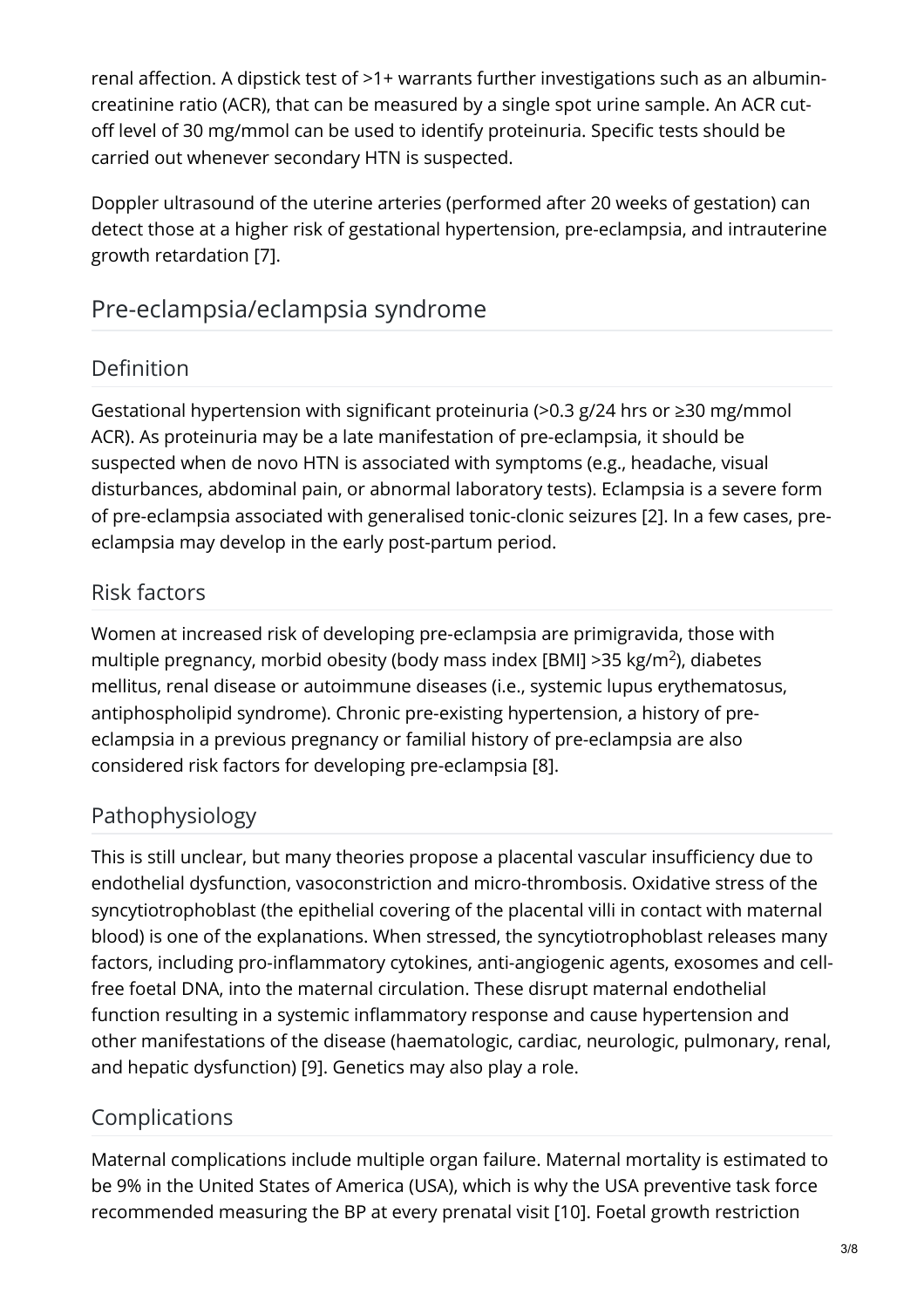occurs due to placental insufficiency and is a common cause of premature delivery [8].

Pre-eclampsia accompanied by haemolysis, elevated liver enzymes and low platelets is called HELLP syndrome. HELLP is a life-threatening condition which may be fatal if not detected and treated early. The global mortality rate of HELLP syndrome has been reported to be as high as 25% [11].

# Treatment

Currently, there is no sure way to prevent hypertension and there is no clear role for lifestyle modifications in reducing HDP [2].

The aim of prescribing antihypertensive medications is to decrease progression to severe HTN and to prolong pregnancy till foetal maturity [12].

Hospitalisation is needed for patients with severe HTN.

# Antihypertensive drugs

The threshold for initiation of antihypertensive medications is ≥150/95 mmHg for patients with pre-existing HTN and >140/90 mmHg for patients with gestational HTN (with or without proteinuria) and patients with subclinical hypertension-mediated organ damage (HMOD) [1]. The target BP should be <140/90 for all hypertensive pregnant women. Because of the physiological drop of BP in the second trimester, some women become able to withdraw their antihypertensive medication [2].

Both maternal hypertension and maternal antihypertensive use during pregnancy were associated with increased risk of congenital heart diseases (CHDs) such as pulmonary valve stenosis, secundum atrial septal defect, ventricular septal defect and coarctation of the aorta. Hypertensive mothers who reported antihypertensive use had higher risk of these CHDs than untreated mothers [13]. That is why the pregnancy and lactation labelling rule (PLLR) system must be checked before prescribing any drugs to pregnant women.

#### Drugs for mild HTN

#### Beta-blockers

Beta-blockers (BB) are first-line medication during pregnancy and lactation. Labetalol is one of the commonest drugs used in HDP. It can be used parenterally in cases of severe HTN. BB may cause foetal bradycardia or intrauterine growth retardation; thus, proper monitoring of the foetus is essential. Atenolol is better avoided during pregnancy [2].

#### Alpha methyldopa

This is an  $\alpha$ 2-adrenergic agonist that has central nervous system (CNS) and peripheral nervous system effects. It is one of the safest drugs during pregnancy; been used for more than 40 years, with no serious side effects on the mother or the foetus, although it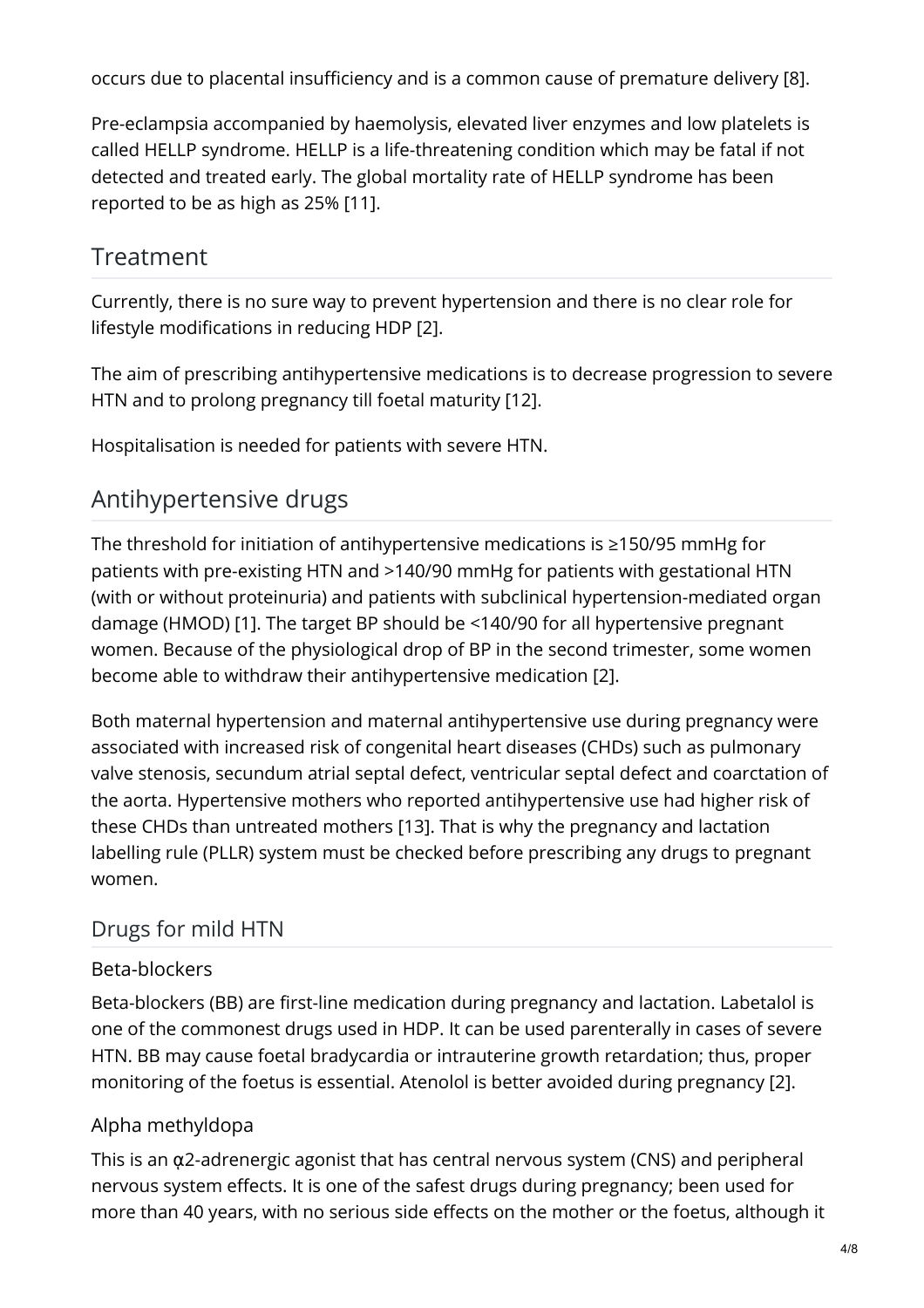has been largely displaced by labetalol as the first-line agent of choice for most patients. The recommended daily dose of methyldopa is 0.5–3.0 g in 2–4 doses. Side-effects include sleepiness, dry mouth, general malaise, haemolytic anaemia, and hepatopathy [14].

#### Calcium channel blockers

Calcium channel blockers (CCBs) are among the recommended antihypertensive drugs during pregnancy. Both dihydropyridines and non-dihydropyridines are allowed [2].

#### Diuretics

The use of diuretics during pregnancy carries a potential risk of oligohydramnios. Unless there is a compelling indication for the use of diuretics (e.g., heart failure), their use is not recommended. Diuretic therapy is better avoided in pre-eclampsia because the plasma volume is contracted [2]. Only loop diuretics are allowed, while thiazide and potassium-sparing diuretics are contraindicated during pregnancy.

#### Renin-angiotensin-aldosterone system inhibitors

Renin-angiotensin-aldosterone system (RAAS) inhibitors include angiotensin-converting enzyme inhibitors (ACEIs), angiotensin receptor blockers (ARBs), renin inhibitors, nonselective (spironolactone) and selective (eplerenone) aldosterone antagonists.

Recent studies suggest that exposure early in pregnancy during the period of organogenesis does not confer an increase in the risk of malformations [15]. However, animal and human data suggest that RAAS inhibitor use during the second and third trimesters is associated with a higher risk of complications, including renal dysplasia, pulmonary hypoplasia, and growth restriction [16].

The guidelines recommend against the use of RAAS inhibitor drugs during pregnancy and lactation (Class III recommendations). Beta-blockers are used as an alternative to ACEIs and ARBs in younger hypertensive women planning pregnancy [1].

#### Drugs for severe HTN

HDP emergency is defined as BP ≥170/110 mmHg. It necessitates immediate hospital admission and parenteral antihypertensive medications [2]. Intravenous labetalol and nicardipine as well as oral methyldopa and CCB can be used. Hydralazine is now only used when other drugs fail to control HTN, because of its increased perinatal adverse effects [17].

#### Treatment of pre-eclampsia/eclampsia syndrome

- Women at a risk of developing pre-eclampsia should be advised to take 100–150 mg of aspirin daily from weeks 12–36 gestation [18]. Aspirin can decrease the risk of pre-eclampsia by 12% and the risk of premature delivery by 14% [19].
- Women with a diagnosis of pre-eclampsia should be admitted and offered antihypertensive medications, if not previously given. Intravenous labetalol and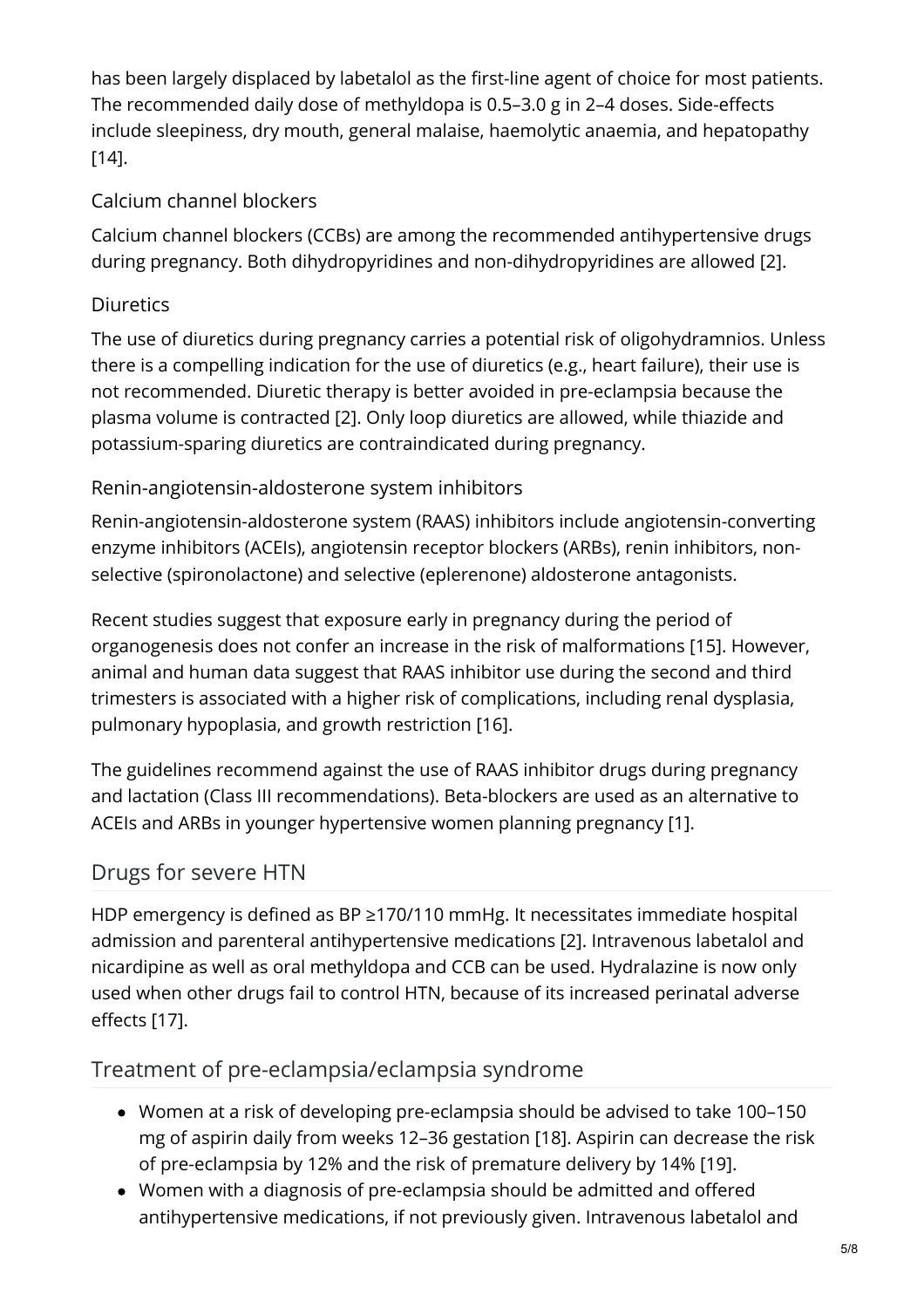nicardipine are usually used to lower the BP but foetal bradycardia is a concern. In case of pulmonary oedema, nitroglycerine infusion is recommended. The consensus is to reduce BP to levels lower than 160/105 mmHg.

- Intravenous magnesium sulfate is the treatment of choice in patients with eclampsia fits.
- Delivery of the placenta (and the foetus, of course!) is the only cure for preeclampsia; yet, in asymptomatic patients, delivery can be delayed to the 37<sup>th</sup> week of gestation.

# Timing and mode of delivery

Vaginal delivery is preferred unless there are obstetric or medical contraindications.

Delivery at 37 weeks is recommended in uncomplicated patients. Women with preeclampsia with visual or haemostatic disorders or HELLP syndrome should be delivered as soon as possible [2].

#### Management of HTN post-partum

When HTN persists after delivery, antihypertensive drugs should be continued. Almost all drugs are secreted in milk, but in varying amounts [20]. Because of the lack of evidence, most physicians use the same rules applied for drugs during pregnancy in the breastfeeding period. Methyldopa should be avoided because of the risk of post-partum depression.

# Conclusion

HDP is a heterogenous disease that increases the risk of maternal and foetal morbidity and mortality. Early detection and management are warranted by routine measurement of BP at the regular antenatal care visits. Obstetricians and cardiologists should share in the management of HDP.

# References

- 1. Williams B, Mancia G, Spiering W, Agabiti Rosei E, Azizi M, Burnier M, Clement DL, Coca A, de Simone G, Dominiczak A, Kahan T, Mahfoud F, Redon J, Ruilope L, Zanchetti A, Kerins M, Kjeldsen SE, Kreutz R, Laurent S, Lip GYH, McManus R, Narkiewicz K, Ruschitzka F, Schmieder RE, Shlyakhto E, Tsioufis C, Aboyans V, Desormais I; ESC Scientific Document Group. 2018 ESC/ESH Guidelines for the management of arterial hypertension. Eur Heart J. [2018;39:3021-104.](https://academic.oup.com/eurheartj/article/39/33/3021/5079119)
- 2. Regitz-Zagrosek V, Roos-Hesselink JW, Bauersachs J, Blomstrom-Lundqvist C, Cifkova R, De Bonis M, Iung B, Johnson MR, Kintscher U, Kranke P, Lang IM, Morais J, Pieper PG, Presbitero P, Price S, Rosano GMC, Seeland U, Simoncini T, Swan L, Warnes CA; ESC Scientific Document Group. 2018 ESC Guidelines for the management of [cardiovascular](https://academic.oup.com/eurheartj/article/39/34/3165/5078465) diseases during pregnancy. Eur Heart J.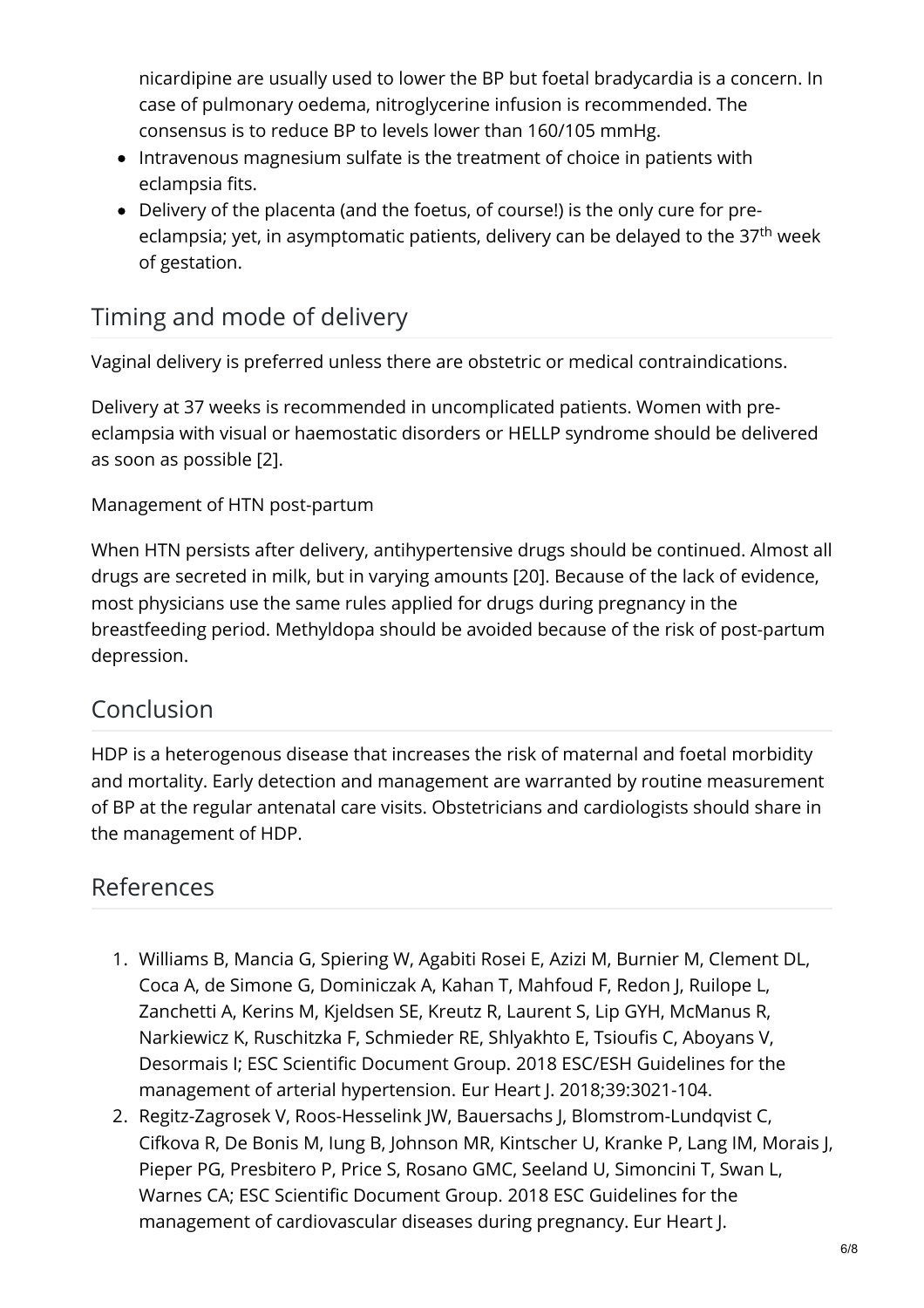2018;39:3165-241.

- 3. Penny JA, Halligan AW, Shennan AH, Lambert PC, Jones DR, de Swiet M, Taylor DJ. Automated, ambulatory, or conventional blood pressure measurement in pregnancy: which is the better predictor of severe [hypertension?](https://www.ajog.org/article/S0002-9378(98)70432-6/fulltext) Am J Obstet Gynecol. 1998;178:521-6.
- 4. Ray JG, Vermeulen MJ, Schull MJ, Redelmeier DA. Cardiovascular health after maternal placental syndromes (CHAMPS): population-based retrospective cohort study. Lancet. [2005;366:1797-803.](https://www.thelancet.com/journals/lancet/article/PIIS0140-6736(05)67726-4/fulltext)
- 5. Magee LA, von Dadelszen P, Singer J, Lee T, Rey E, Ross S, Asztalos E, Murphy KE, Menzies J, Sanchez J, Gafni A, Helewa M, Hutton E, Koren G, Lee SK, Logan AG, Ganzevoort W, Welch R, Thornton JG, Moutquin JM; CHIPS Study Group. The CHIPS Randomized Controlled Trial (Control of Hypertension in Pregnancy Study): Is Severe Hypertension Just an Elevated Blood Pressure? [Hypertension.](https://www.ncbi.nlm.nih.gov/pmc/articles/PMC5058640/) 2016;68:1153- 9.
- 6. Schmella MJ, Clifton RG, Althouse AD, Roberts JM. Uric Acid Determination in Gestational Hypertension: Is it as Effective a Delineator of Risk as Proteinuria in High-Risk Women? Reprod Sci. [2015;22:1212-9.](https://www.ncbi.nlm.nih.gov/pmc/articles/PMC5933086/)
- 7. Cnossen JS, Morris RK, ter Riet G, Mol BW, van der Post JA, Coomarasamy A, Zwinderman AH, Robson SC, Bindels PJ, Kleijnen J, Khan KS. Use of uterine artery Doppler [ultrasonography](https://www.ncbi.nlm.nih.gov/pmc/articles/PMC2263112/) to predict pre-eclampsia and intrauterine growth restriction: a systematic review and bivariable meta-analysis. CMAJ. 2008;178:701- 11.
- 8. Bartsch E, Medcalf KE, Park AL, Ray JG; High Risk of Pre-eclampsia Identification Group. Clinical risk factors for [pre-eclampsia](https://www.ncbi.nlm.nih.gov/pmc/articles/PMC4837230/) determined in early pregnancy: systematic review and meta-analysis of large cohort studies. BMJ. 2016;353:i1753.
- 9. Burton GJ, Redman CW, Roberts JM, Moffett A. Pre-eclampsia: [pathophysiology](https://www.bmj.com/content/366/bmj.l2381.long) and clinical implications. BMJ. 2019;366:l2381.
- 10. Henderson JT, Thompson JH, Burda BU, Cantor A. [Preeclampsia](https://jamanetwork.com/journals/jama/fullarticle/2620094) Screening: Evidence Report and Systematic Review for the US Preventive Services Task Force. JAMA. 2017;317:1668-83.
- 11. Kota LN, Garikapati K, Kodey PD, Gayathri KB. Study on HELLP syndrome maternal and perinatal outcome. IIRCOG. 2017:6:714-9.
- 12. Nabhan AF, Elsedawy MM. Tight control of [mild-moderate](https://www.cochranelibrary.com/cdsr/doi/10.1002/14651858.CD006907.pub2/full) pre-existing or nonproteinuric gestational hypertension. Cochrane Database Syst Rev. 2011; (7):CD006907.
- 13. Fisher SC, Van Zutphen AR, Werler MM, Lin AE, Romitti PA, Druschel CM, Browne ML; National Birth Defects Prevention Study. Maternal Antihypertensive Medication Use and Congenital Heart Defects: Updated Results From the National Birth Defects Prevention Study. Hypertension. [2017;69:798-805.](https://www.ahajournals.org/doi/full/10.1161/HYPERTENSIONAHA.116.08773?url_ver=Z39.88-2003&rfr_id=ori:rid:crossref.org&rfr_dat=cr_pub%3dpubmed)
- 14. Leavitt K, Obican S, Yankowitz J. Treatment and Prevention of Hypertensive Disorders During Pregnancy. Clin Perinatol. [2019;46:173-85.](https://www.sciencedirect.com/science/article/pii/S0095510819300090?via%3Dihub)
- 15. Bateman BT, Patorno E, Desai RJ, Seely EW, Mogun H, Dejene SZ, Fischer MA, Friedman AM, Hernandez-Diaz S, Huybrechts KF. [Angiotensin-Converting](https://www.ncbi.nlm.nih.gov/pmc/articles/PMC5177460/) Enzyme Inhibitors and the Risk of Congenital Malformations. Obstet Gynecol. 2017;129:174-